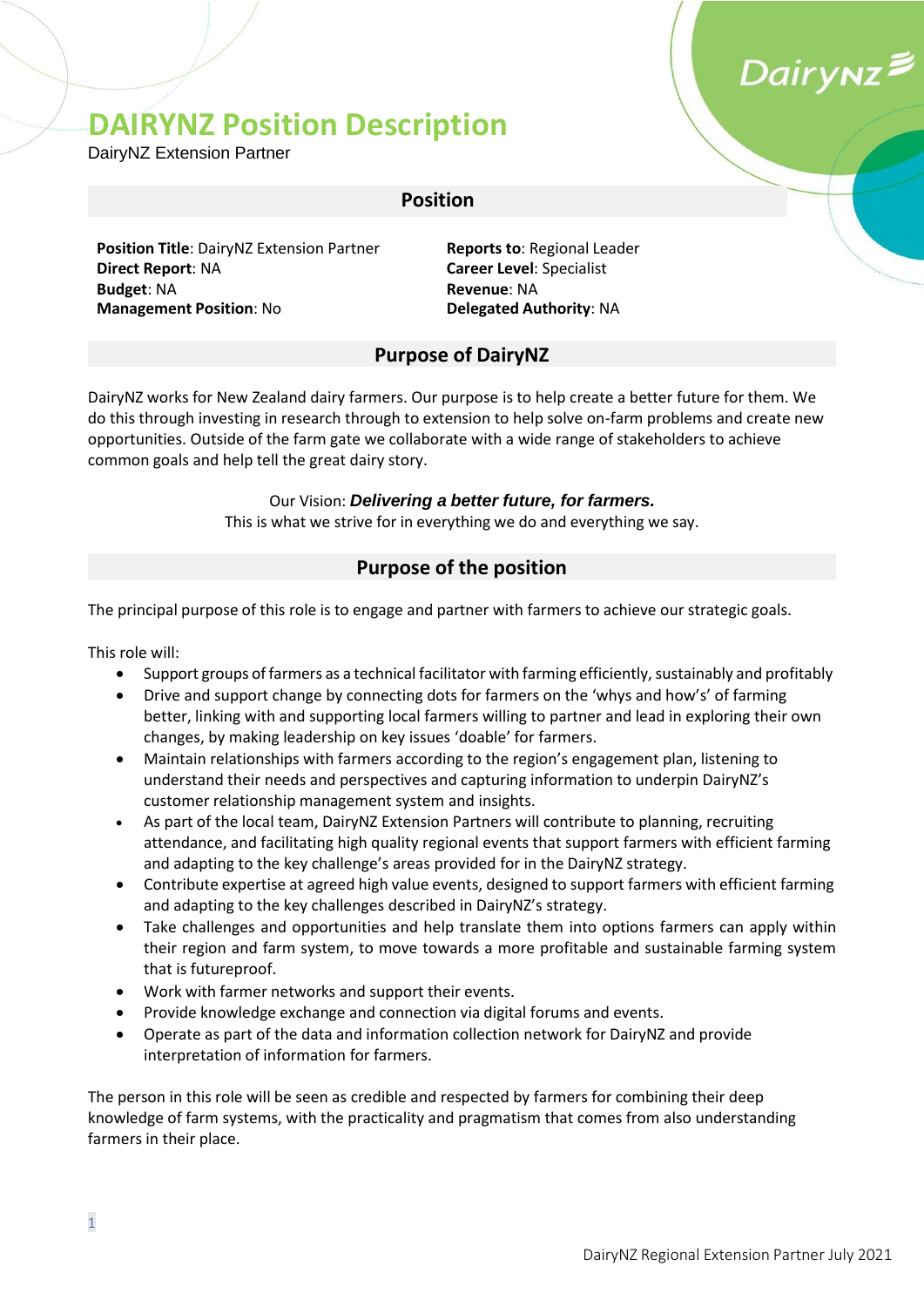

Co-designing new solutions with farmers is an area DNZ is looking to establish as part of its transformation of farmer experience, and to which this role will contribute expert facilitation.



#### **Key position deliverables**

Key accountabilities of the role to be reflected in the Performance Agreement and Individual Performance Targets:

| <b>Key Performance</b><br><b>Requirement:</b> | <b>Key Indicators:</b>                                                                                                                                                             |
|-----------------------------------------------|------------------------------------------------------------------------------------------------------------------------------------------------------------------------------------|
| <b>Customer Experience</b>                    | Provision of a service that gives excellent customer experience,<br>$\bullet$<br>recognising their own and the contributions of others in DairyNZ to<br>the whole customer journey |
|                                               | Drives and supports tangible progress on farm towards DairyNZ<br>٠<br>strategic focus area outcomes based on genuine understanding of<br>farmers' needs                            |
|                                               | Adapts delivery as new or improved services are developed with<br>and for farmers based on insights on their needs                                                                 |
|                                               | Provides DairyNZ services of value at an individual level to farmers                                                                                                               |
|                                               | Understand farmer concerns, needs, and aspirations; and help<br>close the gap between where they are now and where they need<br>to be in the future                                |
|                                               | Link work from (and to) Science, Policy, and Solutions &                                                                                                                           |
|                                               | Development, that is regionally tailored and relatable                                                                                                                             |
|                                               | Show value around the work DairyNZ is doing on the big challenges<br>facing the industry                                                                                           |
|                                               | Provide a hands on referral to match services and information to<br>farmers needs for non-core issues                                                                              |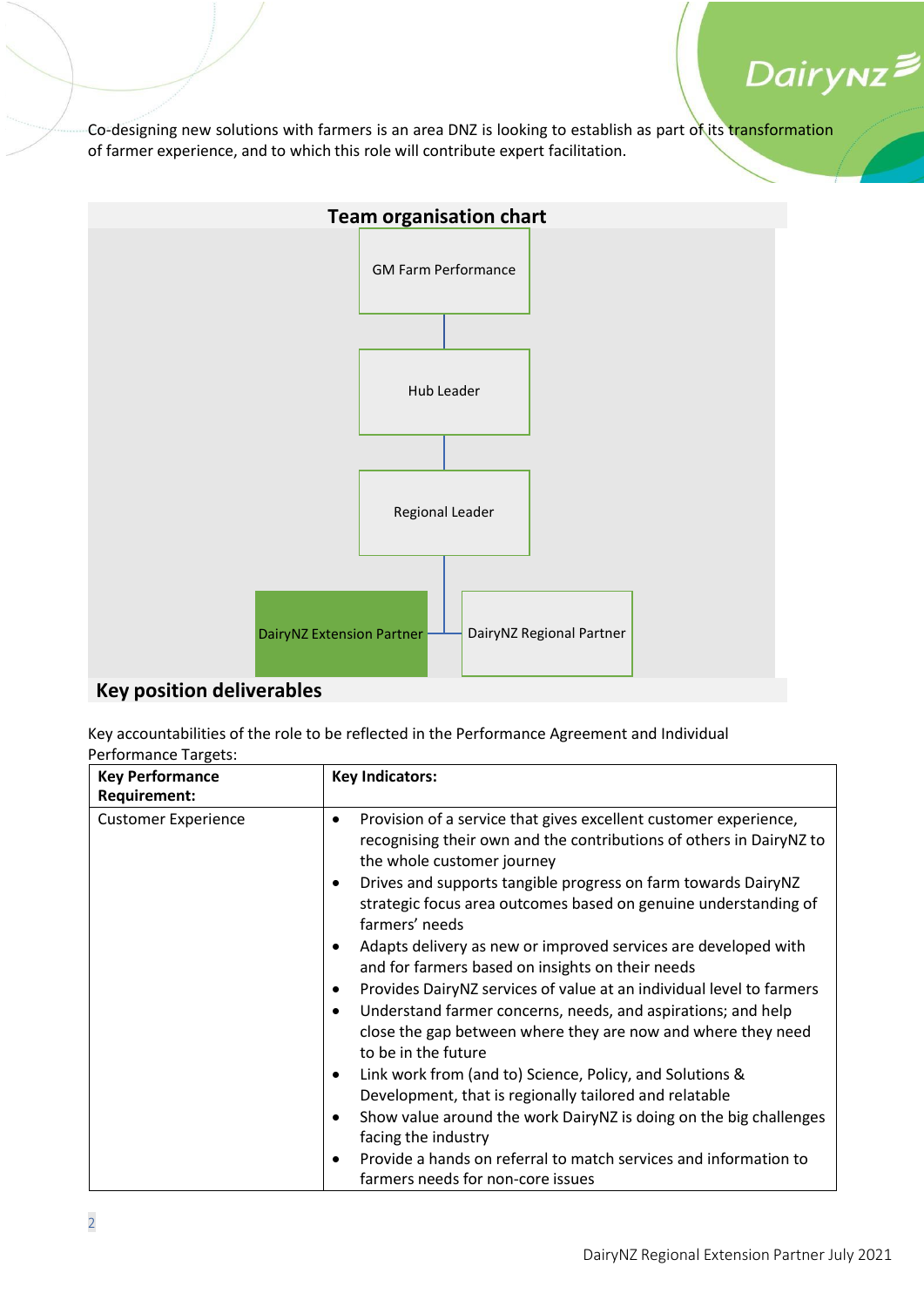# Dairynz<sup>≢</sup>

|                                    | Build farmers' collective ownership for the need for change;<br>$\bullet$                                                                                                                                                                                                                                                                                                                                                                                                                                                                                                                                                                                                                                                                                                                                                                                                                                                                                                                                                                                                                                        |
|------------------------------------|------------------------------------------------------------------------------------------------------------------------------------------------------------------------------------------------------------------------------------------------------------------------------------------------------------------------------------------------------------------------------------------------------------------------------------------------------------------------------------------------------------------------------------------------------------------------------------------------------------------------------------------------------------------------------------------------------------------------------------------------------------------------------------------------------------------------------------------------------------------------------------------------------------------------------------------------------------------------------------------------------------------------------------------------------------------------------------------------------------------|
|                                    | represents DairyNZ's leadership stance                                                                                                                                                                                                                                                                                                                                                                                                                                                                                                                                                                                                                                                                                                                                                                                                                                                                                                                                                                                                                                                                           |
|                                    | Capture all relevant data and information from farmers according<br>$\bullet$                                                                                                                                                                                                                                                                                                                                                                                                                                                                                                                                                                                                                                                                                                                                                                                                                                                                                                                                                                                                                                    |
|                                    | to DairyNZ processes for creating insights and shaping investment<br>decisions                                                                                                                                                                                                                                                                                                                                                                                                                                                                                                                                                                                                                                                                                                                                                                                                                                                                                                                                                                                                                                   |
| <b>Technical Expertise</b>         | Use farm systems knowledge to support and drive change<br>$\bullet$<br>Help design and develop effective solutions for farmers, and co-<br>٠<br>design with farmers as required<br>Participate in project teams as required as support for the needs of<br>$\bullet$<br>and appropriate delivery for farmers<br>Capture on farm innovation and share at an appropriate level<br>$\bullet$                                                                                                                                                                                                                                                                                                                                                                                                                                                                                                                                                                                                                                                                                                                        |
|                                    | within DairyNZ and with other farmers                                                                                                                                                                                                                                                                                                                                                                                                                                                                                                                                                                                                                                                                                                                                                                                                                                                                                                                                                                                                                                                                            |
| Stakeholder<br>Management/Teamwork | Work collaboratively (Internally and Externally) to ensure combined<br>$\bullet$<br>KPI's are met<br>Actively engage with colleagues, works collaboratively across the<br>٠<br>business<br>Maintain positive and professional relationships<br>$\bullet$<br>Proactively works with DairyNZ Regional Partners (and others<br>٠<br>engaging with farmers in the region) to ensure a seamless<br>experience for farmers<br>Work collaboratively with the Solutions & Development team and<br>$\bullet$<br>the Channels team to ensure all DairyNZ touchpoints are consistent<br>and clear for farmers<br>Develop, execute, and review personal objectives, plans, and<br>$\bullet$<br>service targets that are aligned with the engagement plan<br>Participate in regional planning and the promotion and effective<br>٠<br>delivery of extension concepts, products/tools, and services within<br>the region that meet individual farmer and industry goals<br>Discuss and assist with development of plans to manage any<br>٠<br>identified issues within the region with the Regional Leader                     |
| Delivery and facilitation          | Achieve agreed outcomes and targets as per the engagement plan<br>$\bullet$<br>by delivering an appropriate mix of well-resourced and targeted<br>extension events<br>Deliver Extension services within the region, applying a broad<br>$\bullet$<br>knowledge of dairy farm systems with a commitment to the Whole<br>Farm Assessment approach and application of good extension<br>methodology<br>Support practice change via a range of methods including one on<br>٠<br>one, group coaching, facilitating, presenting & webinars/podcast.<br>Facilitate comfortably in crowds such as at field days or specialised<br>٠<br>events<br>Expertly facilitate diverse groups of people to safely and<br>$\bullet$<br>constructively contribute and reach agreed outcomes<br>Assist with facilitating co-design of solutions with farmers and other<br>٠<br>contributors<br>Work in partnership with internal teams and rural professionals to<br>$\bullet$<br>deliver specialist extension events<br>Create farmer-grounded technical articles for internal and external<br>$\bullet$<br>publications as required |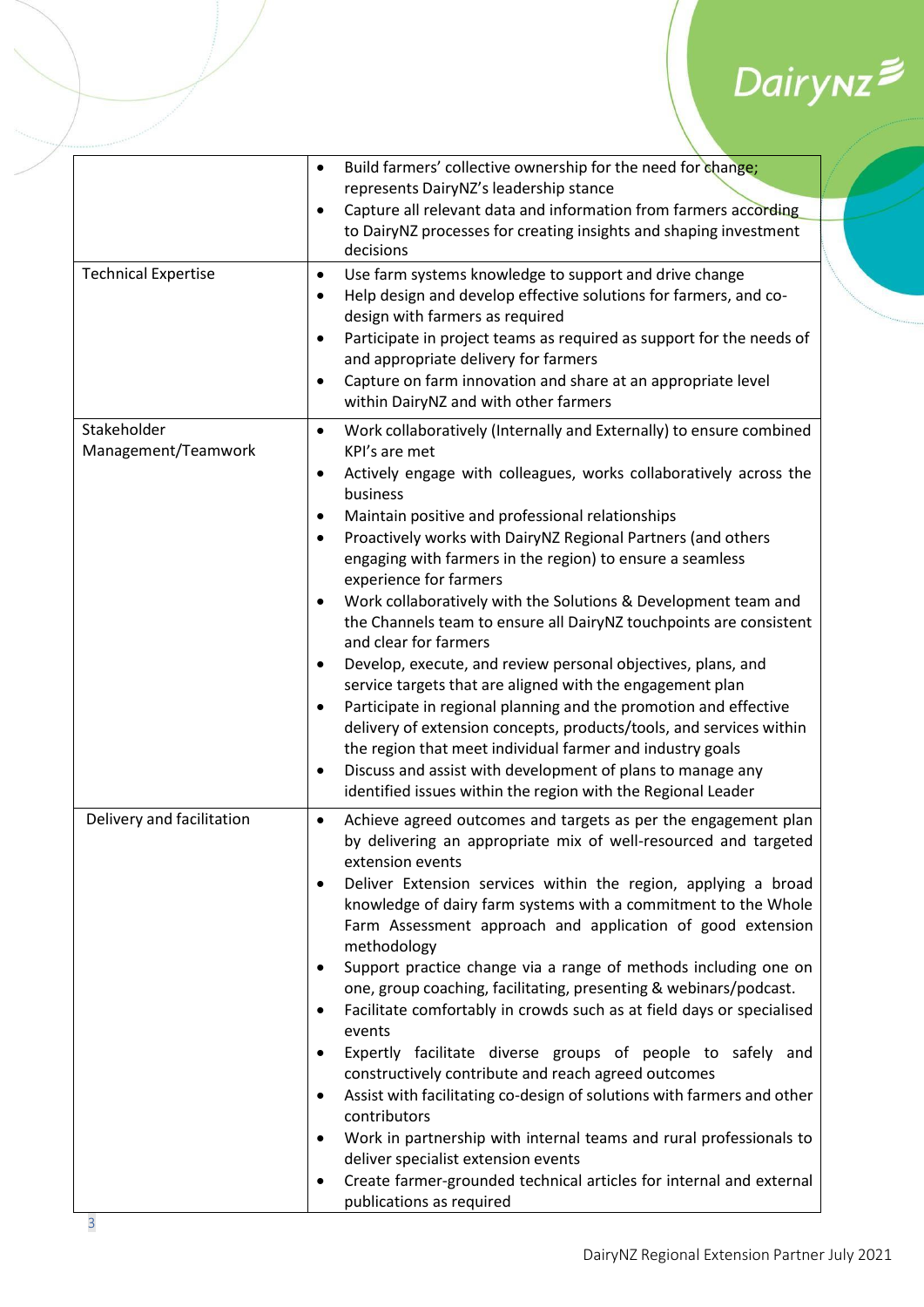# $Dairynz$

|             | Apply programmed learning methods and disciplines to support<br>٠<br>farmer capability building                                                           |
|-------------|-----------------------------------------------------------------------------------------------------------------------------------------------------------|
|             | Utilise adult learning techniques to promote internal motivation and<br>$\bullet$                                                                         |
|             | capability growth of participants at extension events                                                                                                     |
| How We Work | Support and model DairyNZ values and principles: Respect,<br>٠                                                                                            |
|             | Curiosity, Courage and Credibility                                                                                                                        |
|             | Understand and adhere to company policies and guidelines.<br>$\bullet$                                                                                    |
|             | Actively support and contribute to DairyNZ organisational culture of<br>$\bullet$<br>one team                                                             |
|             | Actively support and encourage continuous improvement to drive<br>٠<br>our organisation forward                                                           |
|             | Strive to provide a safe and healthy workplace<br>٠                                                                                                       |
|             | Role model industry safe working practices<br>$\bullet$                                                                                                   |
|             | Take appropriate action to ensure correction of any condition or<br>$\bullet$<br>practice, which may cause harm to yourself, others or the<br>environment |
|             | Actively promote DairyNZ Health, Safety & Wellbeing Policies and<br>٠<br>procedures                                                                       |
|             | Support and encourage employee participation and consultation in<br>٠<br>all aspects of Health, Safety and Wellbeing management                           |
|             | Comply with legislative requirements and relevant standards                                                                                               |

| Internal:                                                | External:                     |
|----------------------------------------------------------|-------------------------------|
| Regional Leader                                          | <b>Farmers</b>                |
| <b>Key Accounts Manager</b>                              | Rural professionals           |
| <b>Hub Lead</b>                                          | <b>Dairy Training Limited</b> |
| DairyNZ Regional Partner                                 |                               |
| Solutions & Development Team                             |                               |
| Marketing, Communications and<br><b>Engagement teams</b> |                               |
| Senior Admin & Events Coordinator                        |                               |

#### **Qualifications and experience**

| Preferred:                                                   |
|--------------------------------------------------------------|
| Familiarity with programmed learning<br>disciplines          |
| Experience with principles of service design or<br>co-design |
|                                                              |
|                                                              |
|                                                              |
|                                                              |
|                                                              |
|                                                              |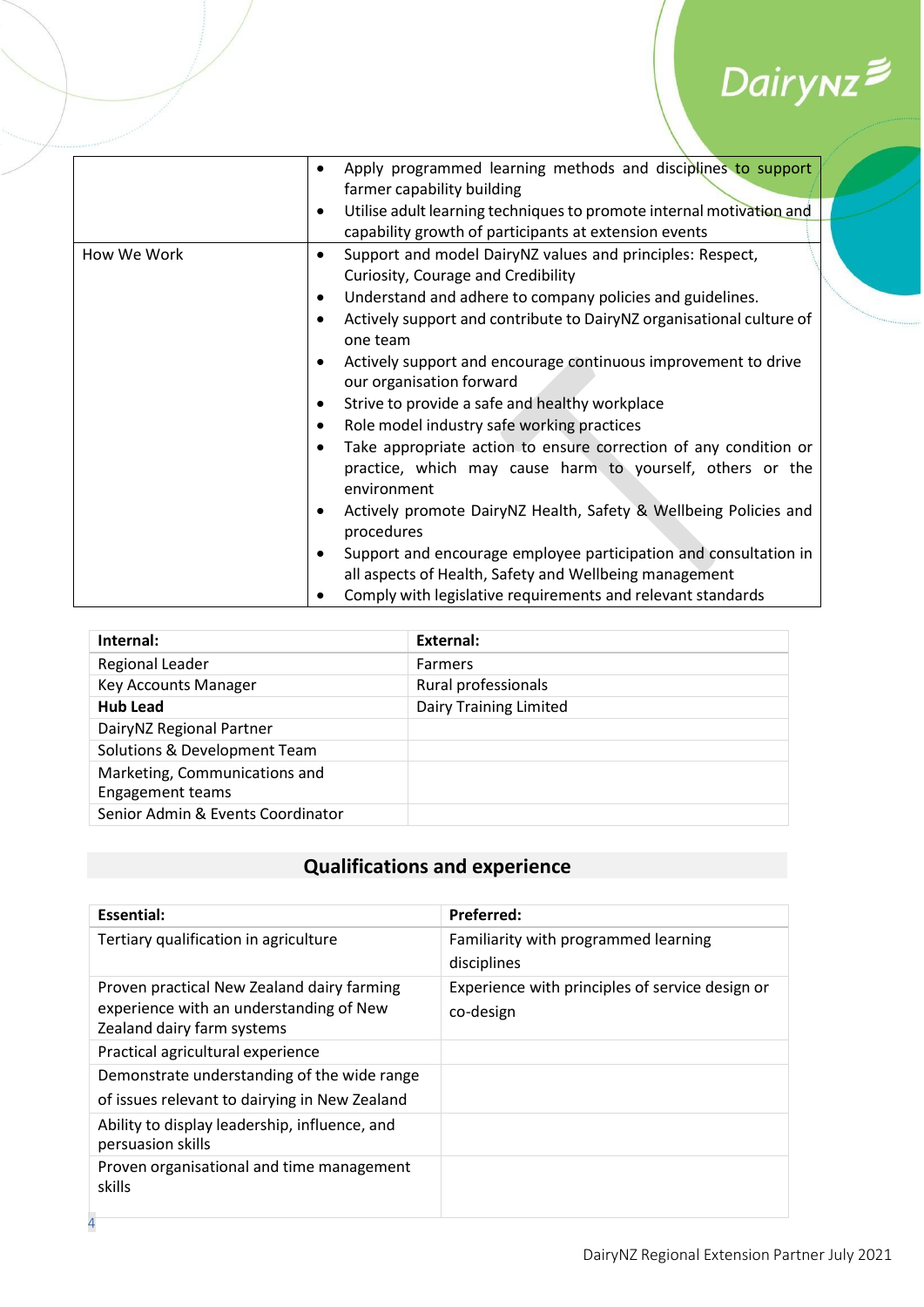| Ability to work in a team environment                                                |  |
|--------------------------------------------------------------------------------------|--|
| Excellent oral and written communication skills                                      |  |
| Good working knowledge of the Microsoft<br>office Suite                              |  |
| Ability to travel                                                                    |  |
| Relevant agribusiness extension and/or adult<br>learning experience                  |  |
| Ability to deliver effective solutions to<br>customers with a customer service focus |  |

#### **Job specific & technical competencies**

| Category                                | Descriptor/Evidence                                                                                                                                                   |
|-----------------------------------------|-----------------------------------------------------------------------------------------------------------------------------------------------------------------------|
| Rural Knowledge                         | Understand the rural community and keeps up to date with the economic, politicaland                                                                                   |
|                                         | environment issues affecting our farmers                                                                                                                              |
|                                         | Understands all parts of the farm systems                                                                                                                             |
|                                         | Understands practical solutions that support farmers                                                                                                                  |
| Composure                               | Is cool under pressure; won't become defensive or irritated when times are tough; is                                                                                  |
|                                         | considered mature; can be counted on to hold things together during tough times; can                                                                                  |
|                                         | handle stress; is not knocked off balance by the unexpected; doesn't show frustration                                                                                 |
|                                         | when resisted or blocked; is a settling influence in a crisis                                                                                                         |
| Planning                                | Planning, organising and/or monitoring one's own work or the work of others to                                                                                        |
|                                         | ensure achievement of desired results                                                                                                                                 |
| Problem solving                         | Uses rigorous logic and methods to solve difficult problems with effective solutions;                                                                                 |
|                                         | probes all sources for answers; can see hidden problems; is excellent at honest                                                                                       |
|                                         | analysis; looks beyond obvious and doesn't stop at the first answer                                                                                                   |
| Motivating others                       | Creates a climate in which farmers want to do their best; can motivate different types of                                                                             |
|                                         | farmers; can assess a farmers hot button and use it to get the best out of them; empowers                                                                             |
|                                         | others; invites input and shares ownership and visibility; makes farmers                                                                                              |
|                                         | feel their work is important; is someone farmers like working with                                                                                                    |
| Presentation and<br>facilitation skills | Is effective in a variety of formal presentation settings: one-to-one, small and large groups,                                                                        |
|                                         | peers, direct reports, and bosses; is effective both inside and outside the organisation,                                                                             |
|                                         | including controversial topics; commands attention and can manage group process during<br>the presentation; can change tactics midstream when somethingisn't working. |
|                                         | Can present in different channels i.e. online, podcasts and webinars                                                                                                  |
|                                         |                                                                                                                                                                       |
| <b>Adult Learning</b>                   | Has the theory and practical expertise to design and deliver adult learning                                                                                           |
|                                         | opportunities/events. Uses proven adult learning techniques. Keeps up to date with                                                                                    |
|                                         | best practice methodology.                                                                                                                                            |
| Communication                           | Engages stakeholders using appropriate communication methods to achieve desired                                                                                       |
|                                         | outcomes.                                                                                                                                                             |
|                                         | Creates opportunities and forums for discussion and idea-sharing.                                                                                                     |
|                                         | Demonstrates understanding of the feelings, motivations, and perspectives of others, while                                                                            |
|                                         | adapting communications to anticipated reactions.                                                                                                                     |
|                                         | Shares insights about their own strengths, weaknesses, successes, and failures toshow                                                                                 |
|                                         | empathy, and help others relate.                                                                                                                                      |
|                                         | Discusses contentious issues without getting defensive and maintains a professional                                                                                   |
|                                         | tone.                                                                                                                                                                 |
| <b>Customer Focus</b>                   | Assesses and addresses underlying internal and external customer needs beyondthose                                                                                    |
|                                         | originally expressed.                                                                                                                                                 |
|                                         | Identifies and implements best practices and solutions to improve customer service. Works                                                                             |
|                                         | with relevant DairyNZ expertise to design services and processes with the                                                                                             |
|                                         | customer experience top of mind.                                                                                                                                      |
|                                         | Implements systems to record and analyse customer feedback and the overall<br>customer experience.                                                                    |
|                                         | Coaches employees on how to manage and build internal and external customer                                                                                           |
|                                         | relationships.                                                                                                                                                        |
|                                         | Creates an environment where employees are empowered to put customers first.                                                                                          |
|                                         |                                                                                                                                                                       |